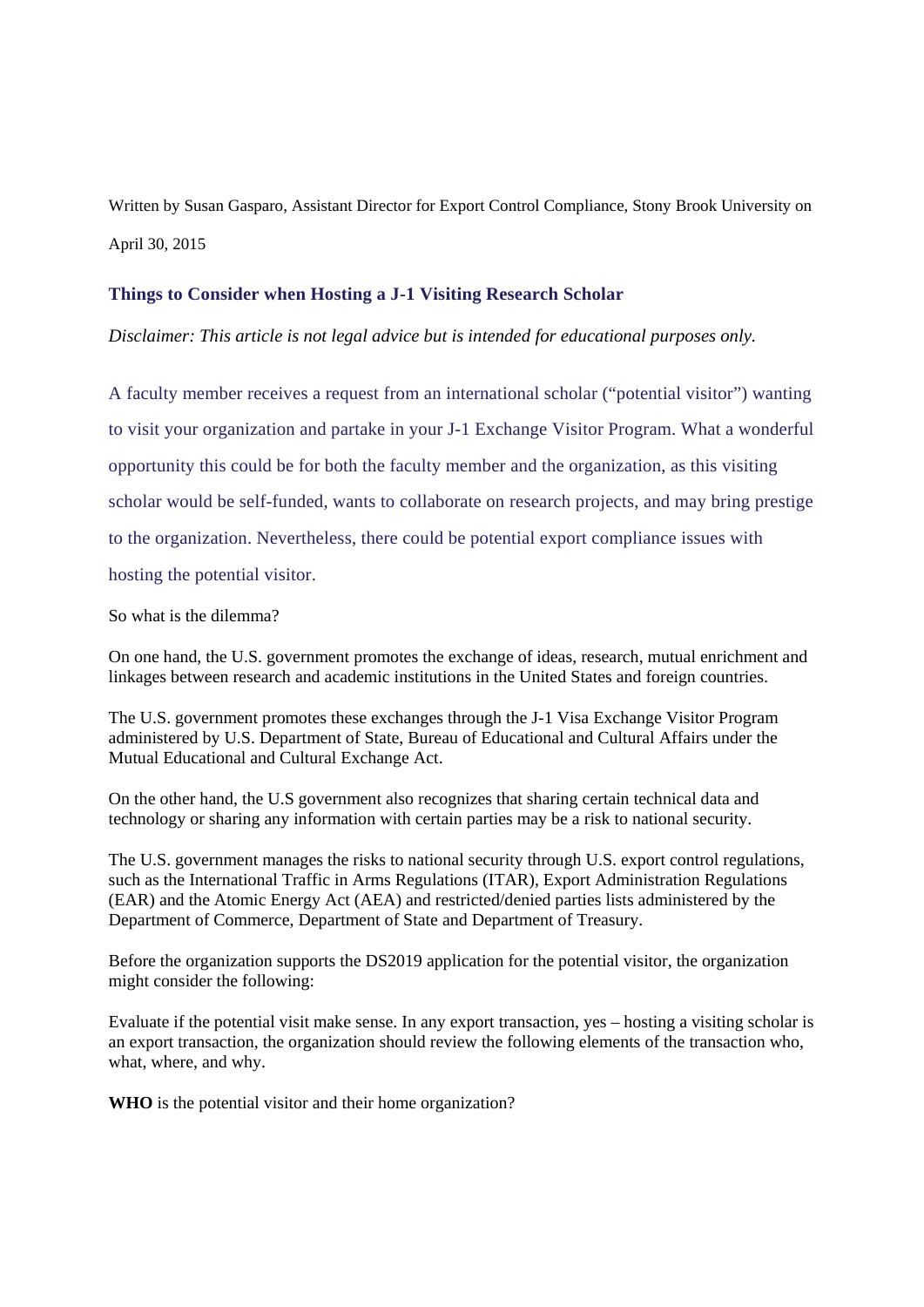Screen both the potential visitor and their home organization against the various U.S. government denied/restricted parties lists. Even if your screening produces no matches for your potential visitor, you may still have an issue. If your potential visitor is an employee of a denied organization, then the same restrictions apply to the denied organization and their agents (your potential visitor).

**WHAT** will they be doing, what items/information will they access, and (**WHERE**) are there any country specific restrictions?

- Determine if the potential visitor will have access to proprietary information. Proprietary information is not in the public domain (ITAR, 22 CFR 120.11)/publicly available (EAR,15 CFR 734.7-11 ) (collectively "public information") and is subject to the export control regulations. If a potential visitor will require or have access to proprietary information that is export controlled, an export license may be required.
- Determine if the potential visitor will partake in any activities other than conducting fundamental research, participating in open research/educational conferences and meetings, and/or conducting/participating in educational activities within the scope of public information. For example, if the proposed visitor will be involved in other activities, confidential meetings or proprietary research, an export license may be required.
- Regardless of the potential visitor's activities, even if they will only partake in fundamental research and educational activities, a review for any export licenses should be completed:
	- o Determine if the potential visitor will "use" any defense articles (items and technical data) controlled under the ITAR. "Use" under the ITAR is design, development, production, manufacture, assembly, operation, repair, testing, maintenance *or* modification of defense articles. If so, these activities would require a license.
	- o Determine if the potential visitor will "use" any controlled items under the EAR. Use for controlled items, other than 500 or 600 series, includes operation, installation (including on-site installation), maintenance, repair, overhaul **and** refurbishing of controlled items.
	- o Determine if the potential visitor will "use" any 500 or 600 series controlled items under the EAR. "Use" under the EAR for 500 or 600 series items is listed in the specific applicable ECCN heading.
	- o Determine if you are providing a defense service (22 CFR 120.9). If the potential visit includes a defense application, defense information, defense items, foreign visitor whose area of research is defense, or the foreign visitor is from a defense organization, a review should be completed to ensure that you are not providing a defense service.
	- o If the potential visitor is from an OFAC sanctioned country consider if there are additional considerations, for example if an import license is required for the potential visitor to bring items with them to U.S. lab or are services being delivered that require a license or documentation of a general license being on file.
	- $\circ$  If the potential visit includes nuclear technology and a foreign national from a country listed in 10 CFR 810.8 a specific authorization from the Department of Energy may be required. Activities that require specific authorization are specified in 10 CFR 810.8.

**WHY** does the potential visitor want to partake in research at your organization?

 Determine whether or not the end-use is a prohibited activity. The EAR states that exporters may not export an item without a license if they "know or have reason to know" that the item